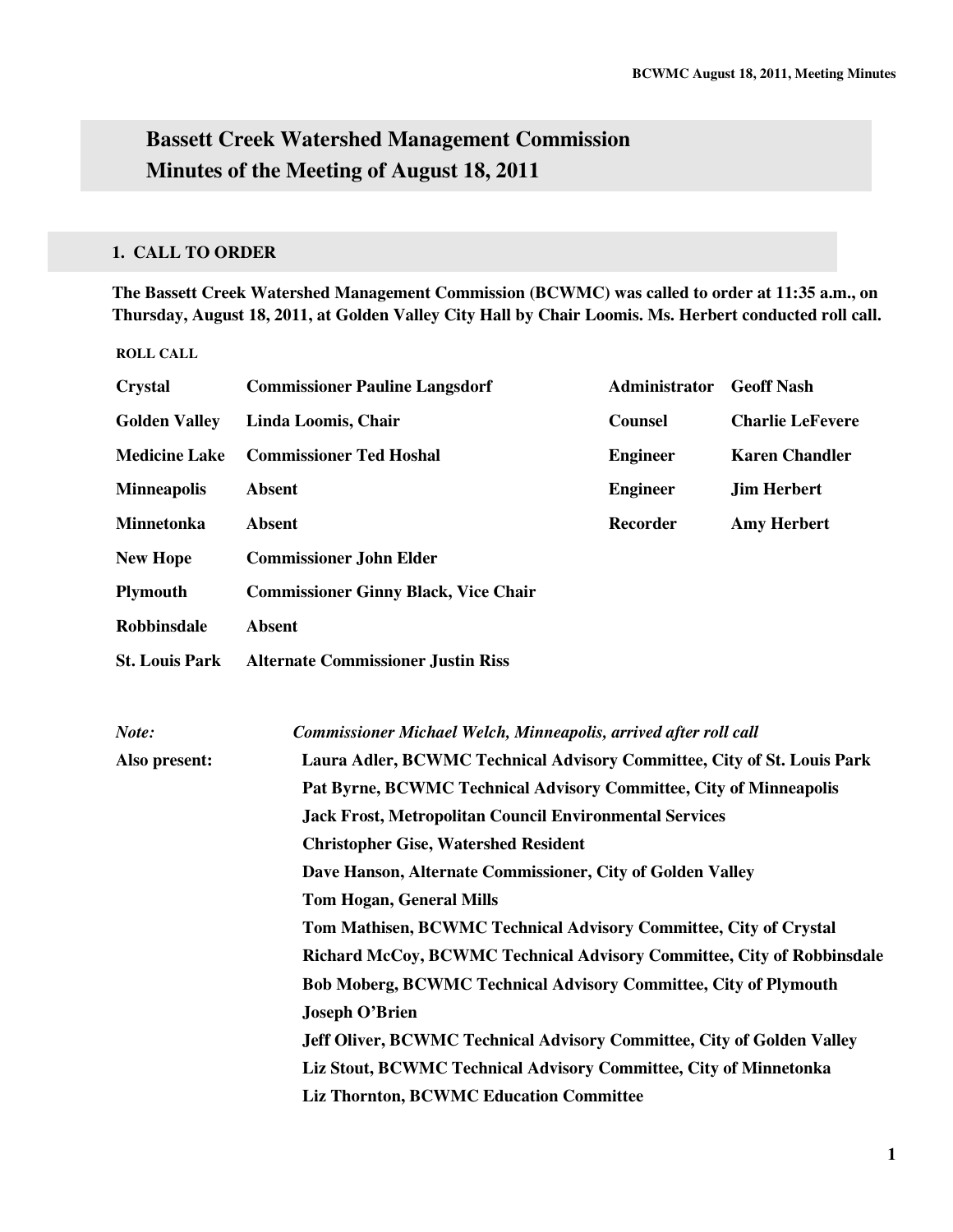**Chair Loomis reported that in the BCWMC's closed session on July 21, 2011, the Commission reached consensus that the Administrator is doing a good job and that the Commission is pleased with his performance.** 

# **2. APPROVAL OF AGENDA AND CONSENT AGENDA**

**Commissioner Black moved to approve the Consent Agenda and the Agenda. Commissioner Elder seconded the motion. The motion carried unanimously with seven votes in favor [Cities of Minneapolis, Minnetonka and Robbinsdale absent from vote].** 

# **3. CITIZEN INPUT ON NON-AGENDA ITEMS**

**No Citizen Input on Non-agenda Items** 

# **4. ADMINISTRATION**

**4A. Presentation of July 21, 2011, Meeting Minutes. The meeting minutes were approved as part of the Consent Agenda.** 

**4B. Presentation of Financial Statements and Mid-Year Budget Review. Administrator Nash said that the financial report is displayed differently this month as a way to communicate more clearly the Commission's financial details. Administrator Nash reported that he had met with Commission Engineers Karen Chandler and Jim Herbert to discuss the mid-year status of the BCWMC's 2011 Engineering Budget and asked Mr. Herbert to report on the status and to identify where the Commission has been spending its engineering budget faster than had been budgeted for 2011.** 

**Mr. Herbert provided a detailed look at the fiscal year 2011 BCWMC engineering budget, the expenditures, and the work that has been directed by the Commission or the Administrator but had not been anticipated during the budget process for 2011. He summarized that based on the current trend the Commission would be looking at an anticipated over-expenditure of approximately \$35,000 in its engineering budget by the end of its 2011 fiscal year. Administrator Nash explained the types of tasks that he has asked the Commission Engineer to do or assist with that had not been included in the 2011 budget. Mr. Herbert said that the Commission Engineer would like Commission direction on how the Commission would like the Engineer to proceed in light of the budget status and provided some options of tasks that could be delayed or halted.** 

**Ms. Black suggested that the Commission Engineer provide that information to the Administrative Services Committee and the Committee could take a look and bring recommendations back to the Commission. Several commissioners agreed with the suggestion. Administrator Nash stated that the group that had met to work on the financial report revisions also suggests revising the annual budget document so that it is easier to interpret and asked for direction to move forward with work on revising that document. Chair Loomis recommending giving that task to the BCWMC Budget Committee. Administrator Nash agreed.** 

**Chair Loomis followed up by saying that both tasks discussed could go to the Budget Committee. Chair Loomis said that the most urgent issue is for the Committee to look at the fiscal year 2011 budget. She said that the revision of the annual budget document is less urgent and she wouldn't want the look of the**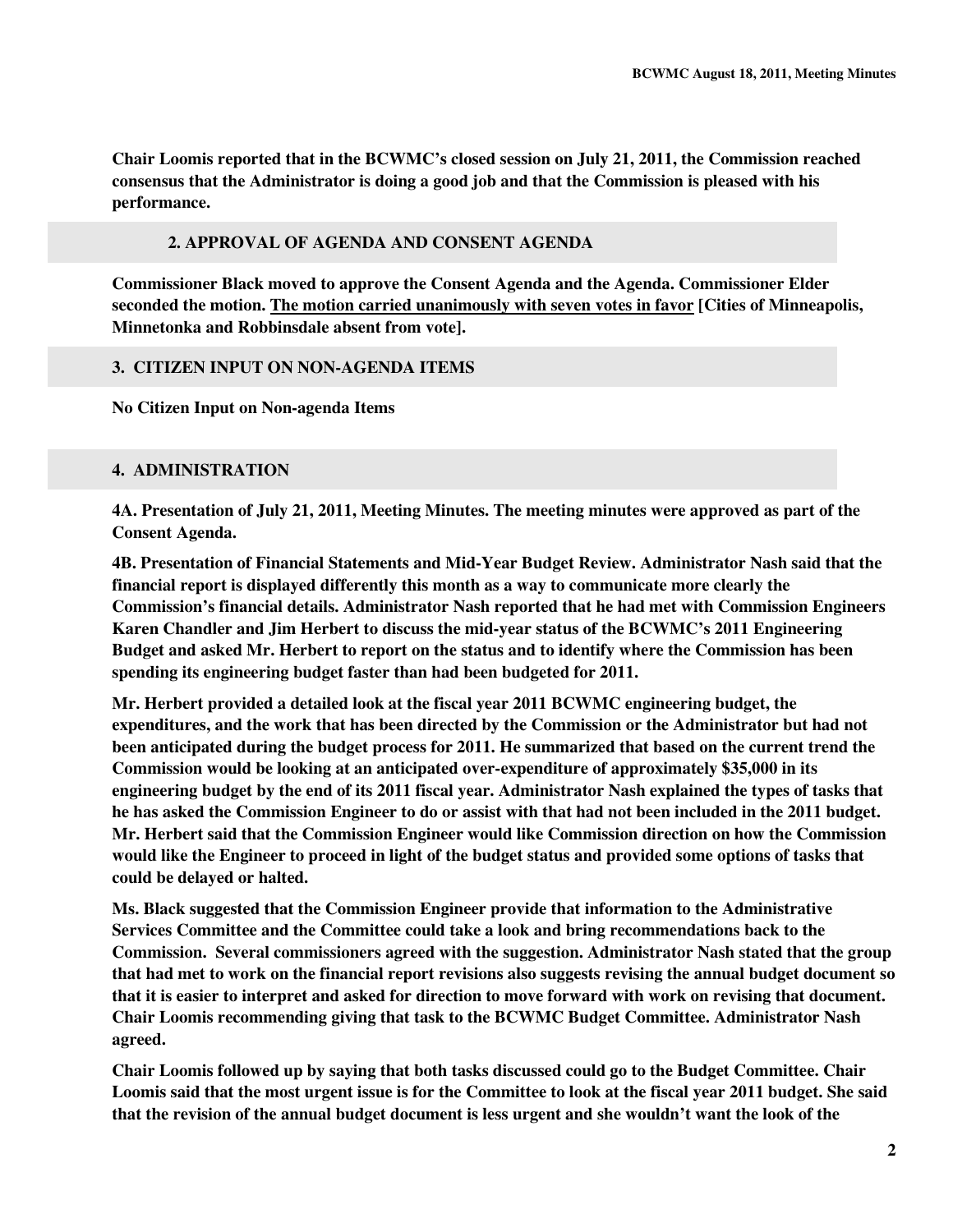**document to change mid-year. The Commission directed Administrator Nash to spearhead those tasks.** 

**The general and construction account balances reported in the August 2011 Financial Report are as follows:** 

| <b>Checking Account Balance</b>                                    | \$545,007.77       |  |
|--------------------------------------------------------------------|--------------------|--|
| <b>TOTAL GENERAL FUND BALANCE</b>                                  | \$545,007.77       |  |
| <b>TOTAL CONSTRUCTION CASH &amp;</b><br><b>INVESTMENTS</b>         | \$2,545,945.50     |  |
| Investment due 9/16/2015                                           | \$512,059.83       |  |
| <b>TOTAL ON-HAND CONSTRUCTION</b><br><b>CASH &amp; INVESTMENTS</b> | \$2,530,802.70     |  |
| <b>CIP Projects Levied – Budget Remaining</b>                      | $(\$2,488,880.12)$ |  |
| <b>Closed Projects Remaining Balance</b>                           | \$41,922.58        |  |
| <b>2011 Anticipated Tax Levy Revenue</b>                           | \$444,068.08       |  |

**[***Commissioner Welch of Minneapolis arrived.***]**

**4C. Presentation of Invoices for Payment Approval.** 

- **i. Kennedy & Graven Legal Services through May 31, 2011 invoice for the amount of \$2,144.79.**
- **ii. Kennedy & Graven Legal Services through June 30, 2011 invoice for the amount of \$1,342.76.**
- **iii. Barr Engineering Company Engineering Services through July 29, 2011 invoice for the amount of \$32,169.47.**
- **iv. Watershed Consulting, LLC Geoff Nash Administrator Services through July 31, 2011– invoice for the amount of \$1,302.49.**
- **v. Amy Herbert July Secretarial Services invoice for the amount of \$3,187.23.**
- **vi. D'amico ACE Catering August BCWMC meeting catering invoice for the amount of \$247.00.**

**Commissioner Black moved to approve payment of all of the invoices. Commissioner Langsdorf seconded the motion. By call of roll the motion carried unanimously with seven votes in favor [Cities of Minnetonka and Robbinsdale absent from vote].** 

**4D. Presentation of Revised Agreement with Metropolitan Council for BCWMC Participation in 2011 CAMP. Chair Loomis said that the Commission first needs to take action to rescind the previous agreement and then needs to approve the new agreement. Commissioner Black moved to rescind the previous agreement approved by the BCWMC and to approve the new agreement. Commissioner Elder seconded the motion. The motion carried unanimously with seven votes in favor [Cities of Minnetonka and Robbinsdale absent from vote].**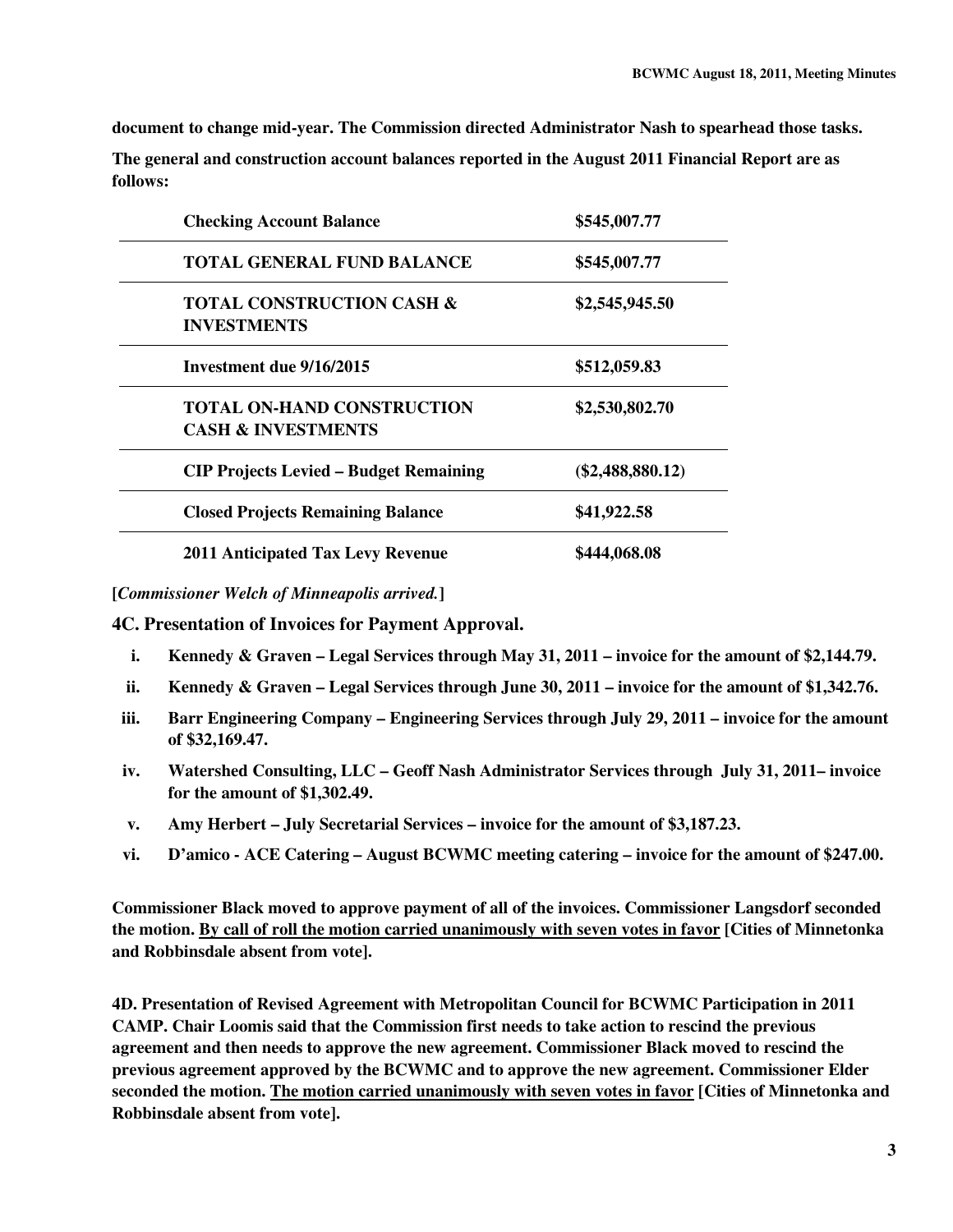#### **5. NEW BUSINESS**

**A. Draft Bassett Creek Regional Trail Master Plan (Three Rivers Park District). Chair Loomis said that this Plan is in its comment period and the Three Rivers Park District (TRPD) is looking for comments. Mr. Herbert said that the comment period is open until August 24th. He provided the Commission with a detailed description of the project, which was also provided in the August 10, 2011, Barr Engineering memo included in the meeting packet. He said that the Commission Engineer recommends that the Commission direct staff to prepare a letter of comment to the TRPD that provides comments on four topics: water quality, floodplain management, BMP maintenance, and erosion control. He went over each Commission Engineer recommendation included in the Engineer's August 10th memo to the Commission.** 

**Commissioner Welch said that it would be a good addition to the memo to include the comment that Mr. Herbert just made about reducing the negative water quality impacts and that the Commission would want to work with the TRPD to provide ideas regarding how the TRPD could improve water quality.** 

**Mr. Herbert said that the TRPD is looking for project funds for 2013-2016 meaning that the project is still out a ways and may be constructed after the BCWMC's Next Generation Plan is in place. He also mentioned that the entire master plan for the project is available online.** 

**Commissioner Hoshal suggested that the project provides an opportunity for the BCWMC to have some educational signage along the trails. The Commission agreed with his idea. Mr. Herbert said the comment could be added to the BCWMC's comment letter to the TRPD. Chair Loomis directed staff to add that comment to the letter.** 

**Commissioner Black said that the second bullet, second sentence in the water quality section of the Engineer's memo contains a recommendation to reduce water quality impact and said that it could be stronger. Commissioner Welch said that the Commission Engineer had mentioned earlier that the comment could be revised to recommend improving water quality.** 

**Commissioner Welch suggested that the Commission's comment letter include a nonspecific commitment to the TRPD that the Commission Engineer will work with the TRPD such as to provide BMP (Best Management Practices) design assistance or feasibility analysis in a governmental, cooperative way. Ms. Chandler clarified if the Commission wants the comment letter to include a remark saying that the Commission would provide in-kind services to help them with the BMP design or to provide guidance with design. Ms. Black commented that she does like the suggestion but the Commission needs to be careful with its budget and it would be hard to provide such services in this budget year. Chair Loomis said that the comment period is now but the project is likely at least two years off.** 

**Commissioner Welch moved to direct the Commission Engineer to create the comment letter with the revisions as discussed. Commissioner Elder seconded the motion. The motion carried with seven votes in favor [Cities of Minnetonka and Robbinsdale absent from vote]. Chair Loomis asked if the cost for the work on this item could come out of the Commission's Plat Review item. Mr. Herbert said yes.** 

#### **B. TAC Recommendations**

**i. Recommendations on Education and Outreach Plan. Administrator Nash said that the**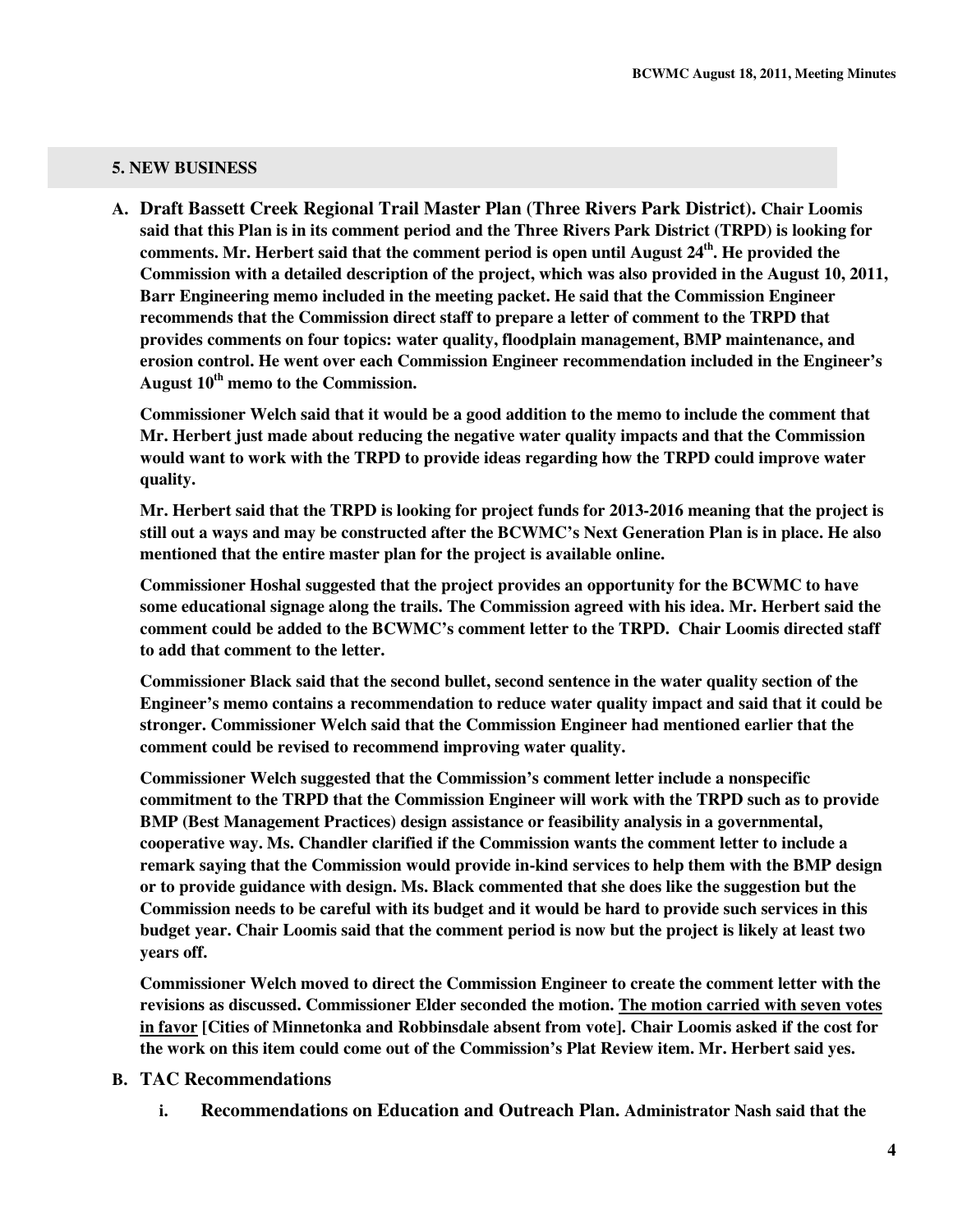**TAC recommended that the Commission approve the Education and Outreach Plan.** 

- **ii. Gap in Commission Policies on Water Quality Treatment and Non-degradation in Redevelopment Projects and Linear Projects. Administrator Nash reported that the issue is very complex and was discussed at length by the TAC. He said the TAC asked for some additional information about things that the cities are doing and recommends that it discuss the issue again next month.**
- **iii. Water Quality Trading and Banking Programs. Administrator Nash said the TAC recommends that it discuss the issue again next month.**
- **iv. Locations to Install Pressure Transducers. Administrator Nash reported that he has spoken to some lakeshore associations and to cities and is working on finalizing the locations for installation. He said he will have more information by the next time that the TAC meets.**

**Commissioner Welch asked for more detail on the discussion that took place about the water quality treatment policies and the water quality trading and banking programs. He said that the Commission had put the topics to the TAC in an open-ended way and the conversation may be swirling in a few different directions. He said the Commission needs to make a decision about whether it wants to revisit any or all of the BCWMC standards and BCWMC policies before reviewing them as part of the Next Generation Plan. Chair Welch said the Commission needs to structure the discussion a bit more in order for it to be worthwhile for the TAC to discuss these issues. Administrator Nash said he sent a draft memo to Len Kremer regarding these topics to try to provide focus for the next TAC discussion. Commissioner Welch said he thinks the memo would a lot better if the Commission focused it from the Commission's perspective. He said one of the questions to the TAC is does the TAC think that there is an urgency for the Commission to revise its standards before completing the next revision of the Commission's Plan and if yes, why and if no, why not. He said his gut feeling is that the Commission is missing opportunities with projects in the watershed but wants to know if the TAC thinks that the box should be opened at all.** 

**Mr. Mathisen said that he thinks that the TAC is on board and that it is time to look at these things, either before or with the Next Generation planning process.** 

**Mr. Moberg commented there are a couple of fundamental questions whose answers would provide direction to the TAC. He said the first is that in situations where the city's requirements are more stringent than the Commission's standards then is that good enough and then the Commission doesn't need to change its standards. He said the second question is that if the Commission is looking at tightening up standards then to look at what cost the Commission is willing to accept. Mr. Moberg said that tighter standards would translate into more project reviews and the costs associated with that work.** 

**Commissioner Welch requested that Administrator Nash distribute to the Commission the memo he and the Commission Engineer are putting together for the TAC once it is ready. He also requested that the Commission direct the TAC to respond on whether the Commission should have a volume control standard and if yes, what should it be – without considering to whom it should or should not apply.**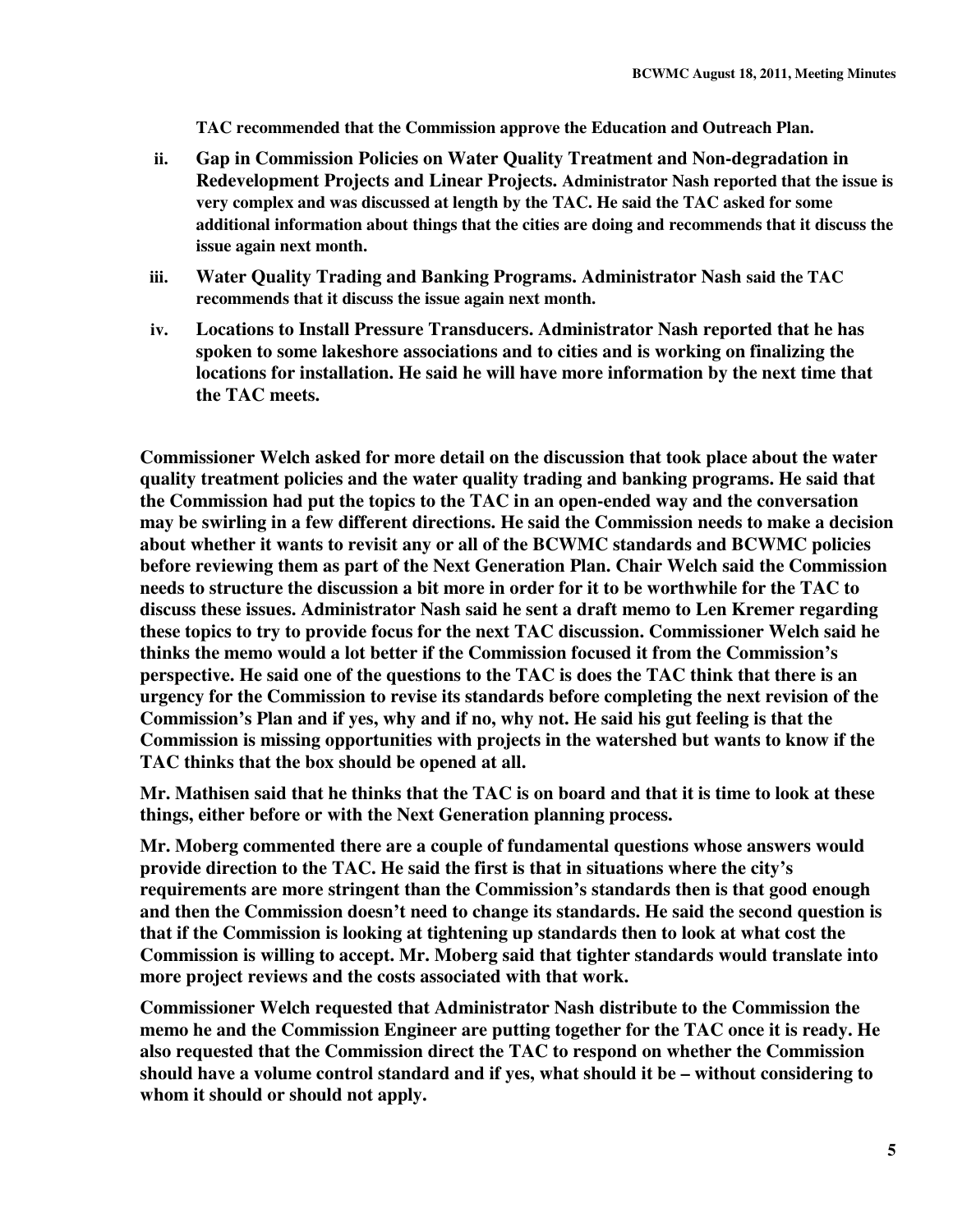**Commissioner Black commented that she thinks factors about the underground chambers should be discussed if there are opportunities such as which ones are the most effective, cost of maintenance, and the best value for the dollar.** 

**Chair Welch said that the Ramsey-Washington Metro Watershed District did a study in conjunction with Capitol Region Watershed District about the feasibility of different standards. He said he thinks that the research is available online and would be good information for Administrator Nash to review and to provide to the TAC. Commissioner Black said that she would like a copy as well.** 

**Chair Loomis reminded the Commission that it had budgeted for six TAC meeting for 2011. Ms. Chandler said that there have been six TAC meetings so far in 2011. Chair Loomis said that the Commission needs to make a determination on whether it wants to continue holding TAC meetings in the remainder of 2011 or if it wants to leave it to the Budget Committee to discuss when it discusses the 2011 budget. Commissioner Black recommended that no TAC meetings be held until the Budget Committee meets to develop recommendations. Chair Loomis said that there will be no September TAC meeting and the next one could be scheduled for October 6th, after the Budget Committee would have met to discuss the BCWMC's budget.** 

**Ms. Langsdorf commented that she attended the August TAC meeting. Commissioner Hoshal asked that the TAC memo be revised to indicate that Commissioner Langsdorf had attended the meeting. Administrator Nash said that he would make that change.** 

**C. Clean Water Fund Grant Application Update. Administrator Nash said that the deadline for the grant applications is September 20th. He described the two projects that the Commission previously had indicated as contenders for the grant applications. Administrator Nash said he is seeking approval from the Commission to write the applications for the two projects – the Main Stem stream restoration project from Irving Avenue to Golden Valley Road and a financial incentives program.** 

**Commissioner Black moved to direct Administrator Nash to write the applications for the two projects for the Clean Water Fund Grants. Commissioner Elder seconded the motion. Commissioner Welch said the inherent policy decision is that if the Commission gets the grant for the financial incentives for redevelopment – retrofitting project then the Commission is agreeing that it would set up the program.**

**The Commission directed Administrator Nash to come back to the Commission at its September meeting with either the bullet points or the full proposal for the application on the financial incentives proposal.** 

**The motion carried with seven votes in favor [Cities of Minnetonka and Robbinsdale absent from vote].** 

**D. General Mills Parking Lot Expansion: Golden Valley. Mr. Herbert discussed the project and its location as detailed in the August 10, 2011, Barr Engineering memo about the project. Commissioner Black moved to approve the project with the recommendations discussed by the Commission Engineer. Commissioner Elder seconded the motion. Several commissioners asked specific questions that were fielded by Tom Hogan of General Mills. The motion carried with seven votes in favor [Cities of Minnetonka and Robbinsdale absent from vote].**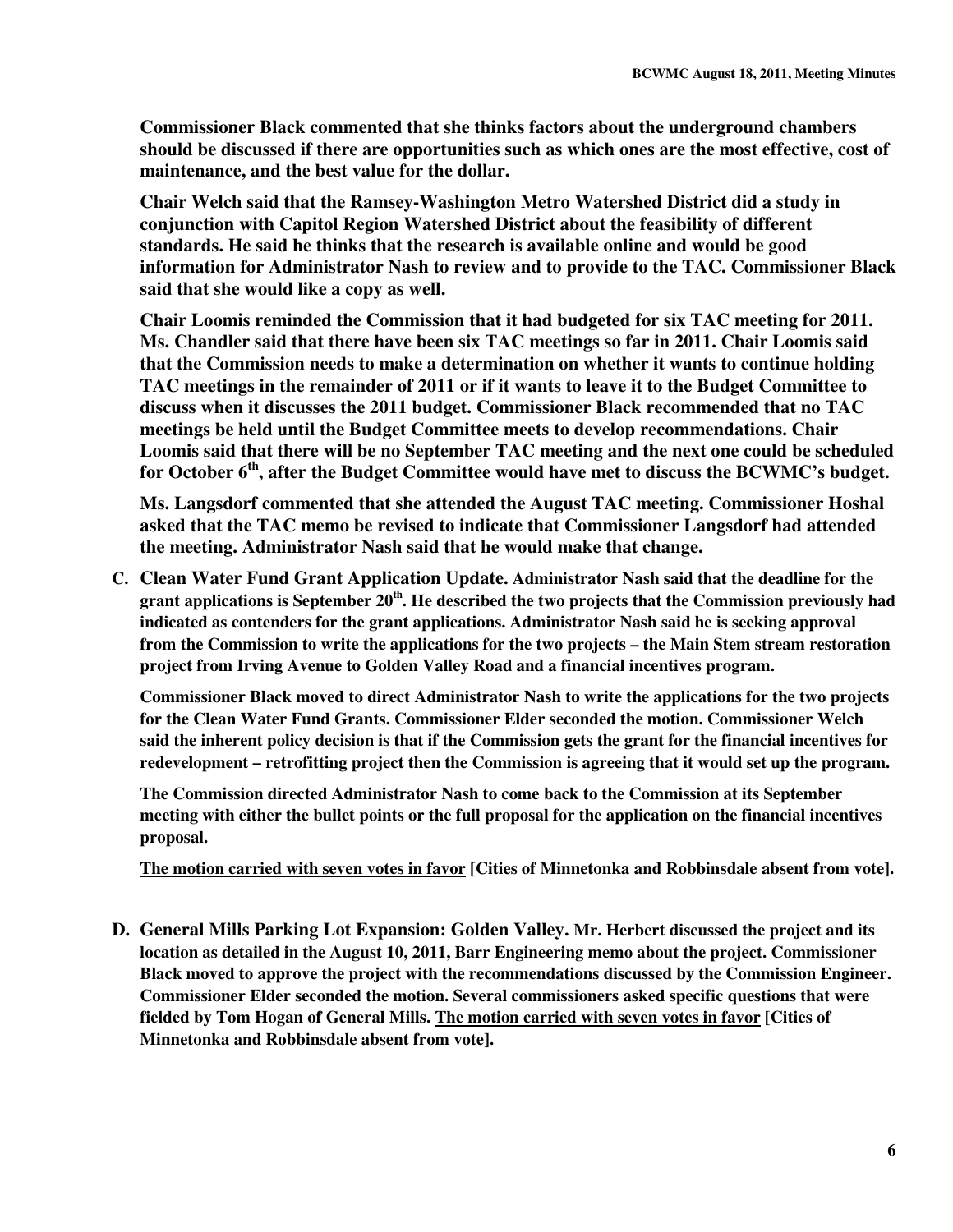#### **6. OLD BUSINESS**

**A. Major Plan Amendment Update. Administrator Nash reported that he participated in the BWSR's Metro Committee meeting about a week ago. He said he gave a brief update to that Committee on the three projects contained in the BCWMC's Major Plan Amendment request. Administrator Nash said that the Committee made a recommendation of full board approval of the Plan Amendment at the Board's meeting in late August. Ms. Chandler said that at its next meeting the Commission will need to approve and adopt its Plan Amendment and then hold a public hearing on the projects. Chair Loomis said that since the last Commission meeting the County Board also has approved the Plan Amendment.** 

**The motion carried unanimously with seven votes in favor [Cities of Minnetonka and Robbinsdale absent from the vote].** 

**B. Update on Engineering RFP Process. Administrator Nash reported that he received eight proposals from the firms that the TAC had asked the Commission to approach. He said that he has already provided the proposals to the TAC and asked that the Commission direct the TAC to review the proposals and to develop a recommendation to the Commission a final list of three firms with whom the BCWMC would enter into a five-year contract for possible future engineering work. Administrator Nash said that he has a scoring sheet already provided by one of the member cities. Commissioner Welch asked the Administrator how he sees the Commission weighing in on the process. Administrator Nash said that he recommends that the Commission wait until the TAC has narrowed the list down to three firms.** 

**Commissioner Welch asked if the Commission has made a policy decision that it can't or won't contract with firms that are not one of the three on the list. Commissioner Black said that she didn't think so. Commissioner Welch said that he would like to see a list of the eight firms that submitted proposals and a copy of Administrator Nash's scoring sheet. Chair Loomis directed him to send it to the entire Commission.** 

- **C. Draft Education and Public Outreach Plan for 2011-2015. Administrator Nash said that he had called Brad Wozney of BWSR for information about the state regulation requiring the EOP. He said that he learned that the EOP is required under the state's 8410 rule. Administrator Nash reported that Mr. Wozney recommended that the Commission maintain this EOP outside of the Commission's**  *Watershed Management Plan* **so that the EOP could be revised easier than needing to go through the Plan Amendment process. Commissioner Langsdorf moved to approve the Education and Public Outreach Plan. Commissioner Hoshal seconded the motion. The motion carried unanimously with seven votes in favor [Cities of Minnetonka and Robbinsdale absent from the vote].**
- **D. Draft BCWMC Policy Manual. The Commission conducted a detailed review of part of the policy manual. Administrator Nash was directed to make all changes discussed. Chair Loomis directed the policy manual discussion be added to the September meeting agenda where the Commission will pick up the review at section 2.10 "Required Scheduled Activities."**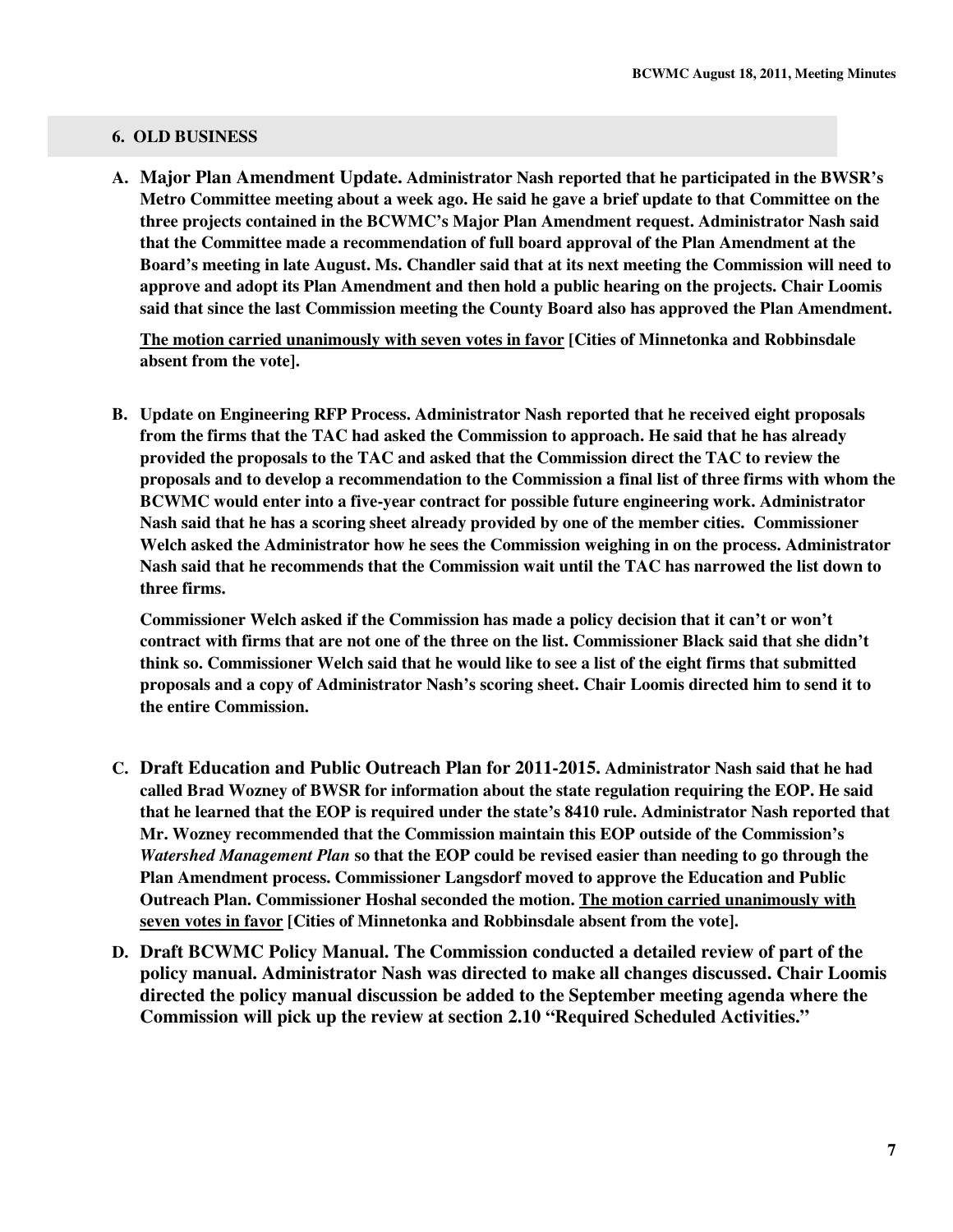# **7. COMMUNICATIONS**

#### **Chair:**

- **1. Chair Loomis reported that the City of Golden Valley and Len Kremer have discussed the idea of creating a memorial for Ed Silberman and an educational kiosk at Schaper Park in Golden Valley. She said that the City of Golden Valley would like the BCWMC to participate in the cost of the memorial/ kiosk project. Chair Loomis said that the City is open to the idea of the Commission using funds out of Golden Valley's Channel Maintenance allocation. She added that the City of Golden Valley would be ready to make a presentation about the project at the September BCWMC meeting.**
- **2. Chair Loomis said that she received an e-mail update from the Minneapolis Park and Recreation Board (MPRB) about the Wirth Beach improvements. She said the MPRB reports that it has stopped work for the year and won't start construction again until next year. She said the MPRB is trying to figure out how it will mitigate pollution it found in the parking lot area. She said she would forward the update to Administrator Nash to forward to the Commission.**

# **Administrator:**

- **1. Administrator Nash announced that there was a** *Star Tribune* **article about floating islands being placed into Spring Lake and that the** *Southwest Journal* **contacted him for comments on the floating islands.**
- **2. Administrator Nash reminded the Commission that it was the sponsor for the grant the Metro Blooms received for the Conservation Corps to install twenty-seven rain gardens in the Bryn Mawr neighborhood.**
- **3. Administrator Nash said that he has been gathering information about his possible options for employment status with the BCWMC including researching information from the public employee insurance program. Chair Loomis added that she is having the Golden Valley Human Resources staff and Sue Virnig investigating information about requirements. Commissioner Black said that the Plymouth City Manager has also provided some information. Commissioner Welch asked Administrator Nash to develop some categories to use in his reports such as using the high-priority topics assigned to him by the Commission. Commissioner Welch suggested that Administrator Nash identify each month on actions that have occurred within those high-priority topics.**

# **4. Commissioners:**

- **1. Commissioner Black thanked Jack Frost of the Metropolitan Council Environmental Services for his dedicated work and service.**
- **2. Commissioner Welch mentioned that he was interviewed by Hennepin County researchers for their project. Commissioner Black said that she had been interviewed as well.**
- **3. Commissioner Langsdorf said that the League of Women voters' kick-off meeting on September 27th for Crytsal, New Hope, and East Plymouth will be a presentation by Jean Coleman on the Minnesota Water Sustainability Framework. She commented that she will provide a copy of the announcement for the September meeting packet.**
- **4. Commissioner Hoshal announced that Minnesota Waters is holding its 2011 awards event on September 14th at the Bayview Event Center in Excelsior.**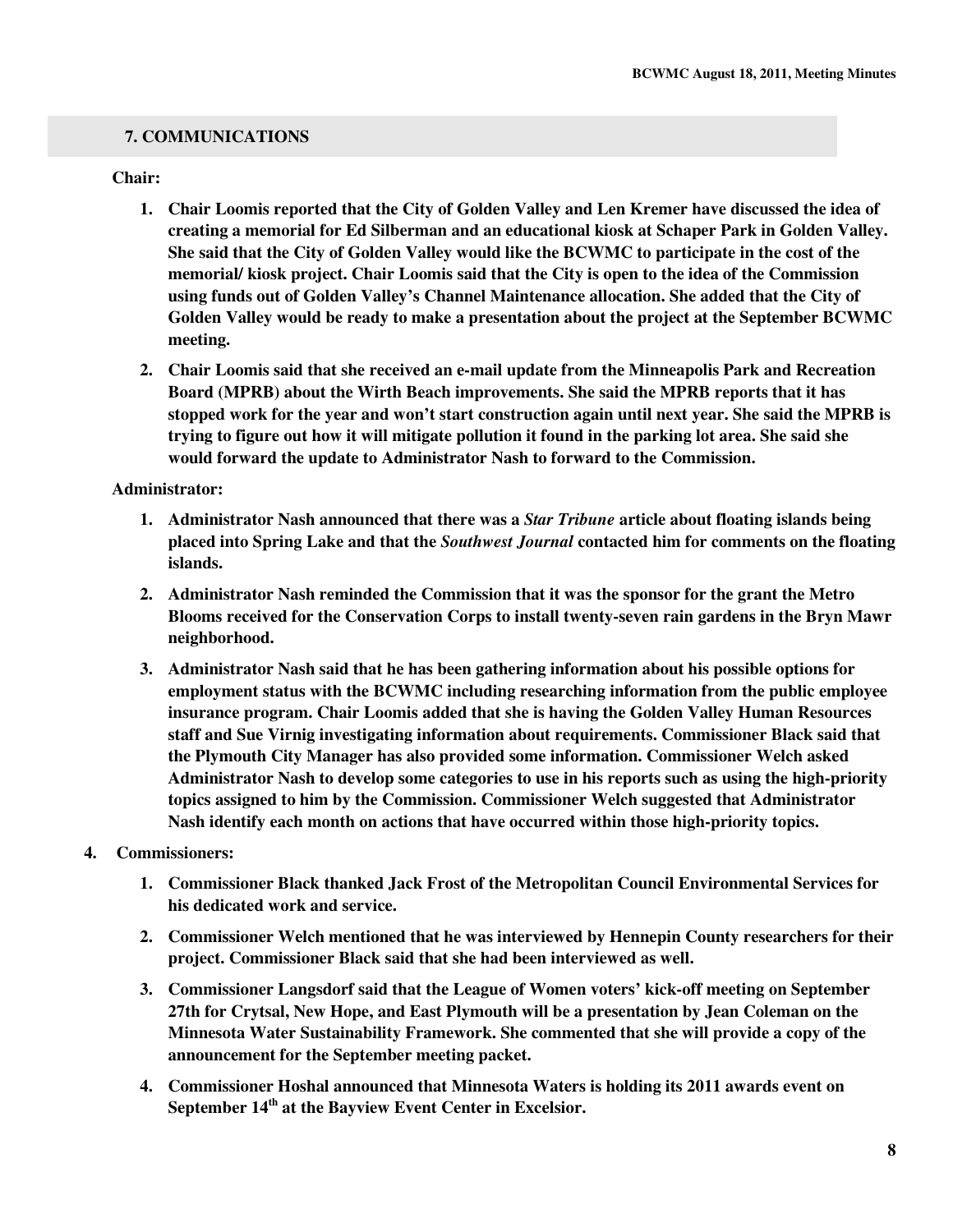- **5. Commissioner Hoshal said the NEMO is holding a workshop on September 8th as part of the Clean Water Summit.**
- **6. Commissioner Hoshal commented that he spoke with Terrie Christian from the Association of Medicine Lake Area Citizens who expressed disappointment that the BCWMC hasn't gotten involved in the zebra mussel patrolling and the closing of the French Park Landing/ boat access when monitors are not on site. Commissioner Hoshal said that the Commission may need to take another look at the issue. Commissioner Welch agreed that the Commission should put the item on a future Commission agenda for discussion. Mr. Moberg said that since the landing is on Three Rivers Park District property the Commission may want to invite a TRPD representative to participate in the discussion. The Commission indicated agreement.**

*[Commissioner Elder departs the meeting]* 

# **Committees:**

# **Education Committee**

- **1. Commissioner Langsdorf said that the Education and Public Outreach Committee is in the process of scheduling its next meeting.**
- **2. Commissioner Langsdorf announced that the WMWA workshop on TMDLs will be at Brookview in Golden Valley on September 21st .**

# **Counsel:**

- **1. Mr. LeFevere said that some time ago Len Kremer reported that Hennepin County expressed interest in participating in BCWMC projects as a way for the County to meet its load allocations for TMDLs. Mr. LeFevere said that Mr. Kremer has looked into it and found that comparing Hennepin County's load allocation versus the Commission's categorical load allocation is almost insignificant. It may result in the County contributing only \$1,000 to \$2,000 to a project, but it really wouldn't help the Commission. Mr. LeFevere said that it would help the County for the Commission to provide a way for the County to do projects. He said that he will try to keep the contract as simple as possible where the Commission does a project and sends the County a bill and then the County can take credit to use in its MS4 permit.**
- **2. Mr. LeFevere said that recently the state legislature made a change and added watershed district commissioners and members of joint powers watershed management organizations to the list of public officials. He said he learned from the Board of Campaign Finance Disclosure that the BCWMC board members are required to fill out the disclosure form. He said that he has printed out and handed around today a handbook about what board members are supposed to do with regard to the form.**

# **Engineer:**

- **1. Ms. Chandler noted that Jeff Lee of Barr Engineering attended the meeting on the floating islands in Spring Lake Park and also noted that the Star Tribune article mentioned that there isn't scientific data yet on whether the floating islands work.**
- **2. Ms. Chandler asked for direction on whether the Commission wants further information about possible management ideas for Twin Lake and if it wants Dr. Keith Pilgrim to come back to the Commission with information. Chair Loomis suggested that the Commission wait until after the Budget Committee has met to discuss the BCWMC's 2011 budget. She said that the Commission**